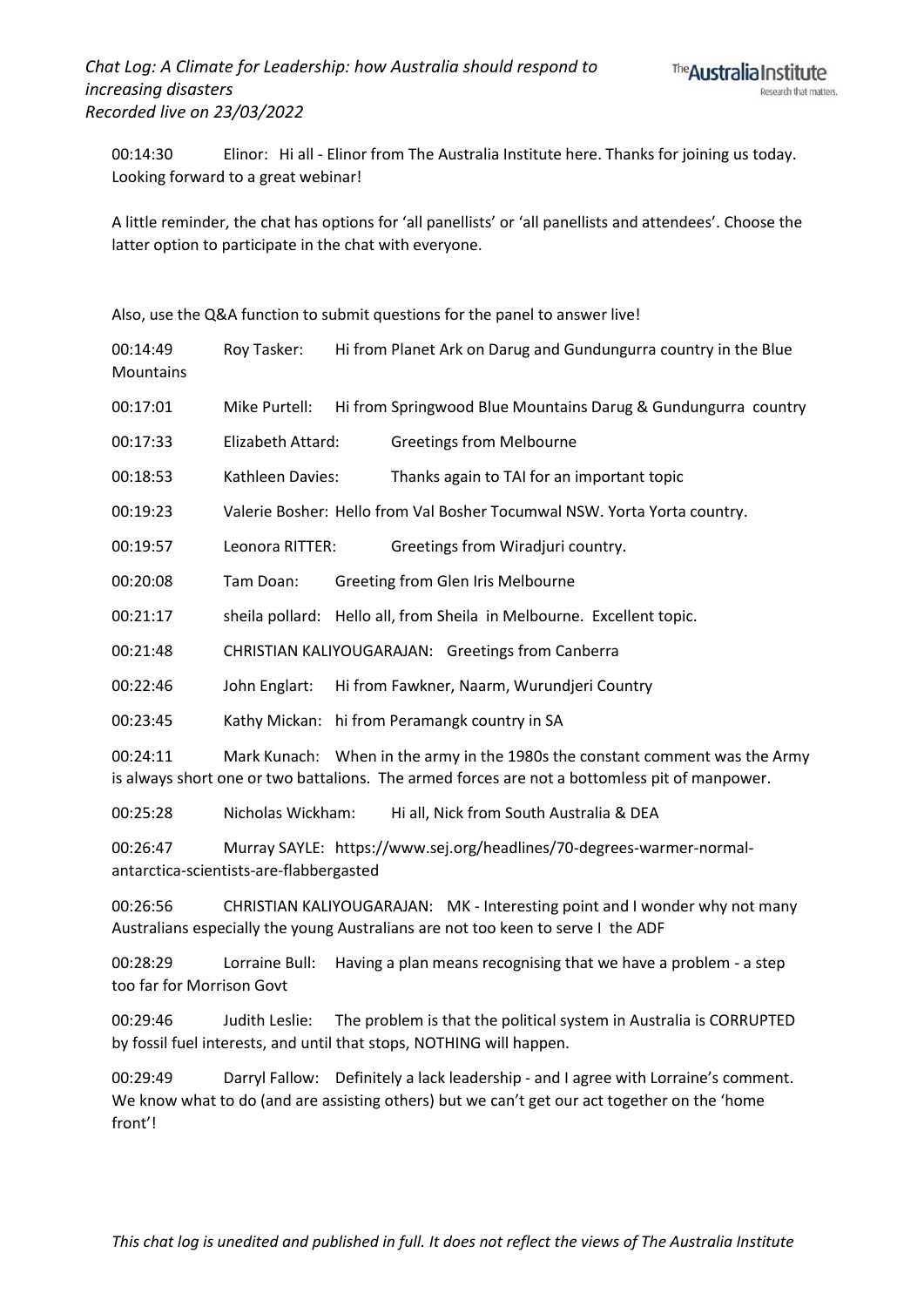00:29:56 Alistair McCulloch: @Lorraine: Spot on! The current government prefers sticking plaster responses when what's needed is a full care plan, major surgery and a prolonged period of rehabilitation ...

00:30:28 Cate Cooper: Agree Judith

00:31:22 Elizabeth Attard: Chris Barrie SO brilliant!

00:31:24 Cate Cooper: We need a government that governs for the security of all Australians, not just those with fossil fuel interests

00:31:45 Leonora RITTER: Talking to family member serving in ADF, he told me one problem was that they were not adequately trained in skills required for civil defence. Does this need to be addressed?

00:32:33 John Steley: Effectively tax the rich!

00:32:41 Darryl Fallow: Good point Leonora - I personally think we need a separate welltrained national Civil Defence Force.

00:32:58 Elizabeth Attard: John Hear! Hear!

00:33:06 Mark Ogge: Add your support for a climate disaster levy on fossil fuel exports here: https://nb.australiainstitute.org.au/climatedisasterlevy

00:33:07 Elinor: A little reminder, the chat has options for 'all panellists' or 'all panellists and attendees'. Choose the latter option to participate in the chat with everyone.

Also, use the Q&A function to submit questions for the panel to answer live!

00:33:13 Tony Miller: The so called 'Carbon Tax' is looking pretty good now.

00:33:17 CHRISTIAN KALIYOUGARAJAN: LR - Sounds like extra training is required for the ADF to help in natural disasters

00:33:50 Lorraine Bull: It distresses me that taxpayers money is being used to fund gas and coal development when we are at the start of climate disasters

00:34:10 Judith Gamper: from Judith Gamper - we know what we need to do to try to mitigate climate change! We deed to do it NOW.

00:34:49 Cate Cooper: !0 Billion this last year Lorraine

00:35:33 jennifer manson: Why train the ADF for disasters, when we could be training our school leavers in these tasks. Some would go on to full time work in the area whilst others might be volunteers, whilst going onto other careers?

00:35:52 Cate Cooper: If the market loving government let the market do its work, there would be no new Fossil Fuel projects

00:35:54 John Steley: Surely we need to proscribe buildings in high risk zones.

00:36:41 jennifer manson: The ADF will be needed for what they're trained to do and are not able to be here when fighting or working in other arenas.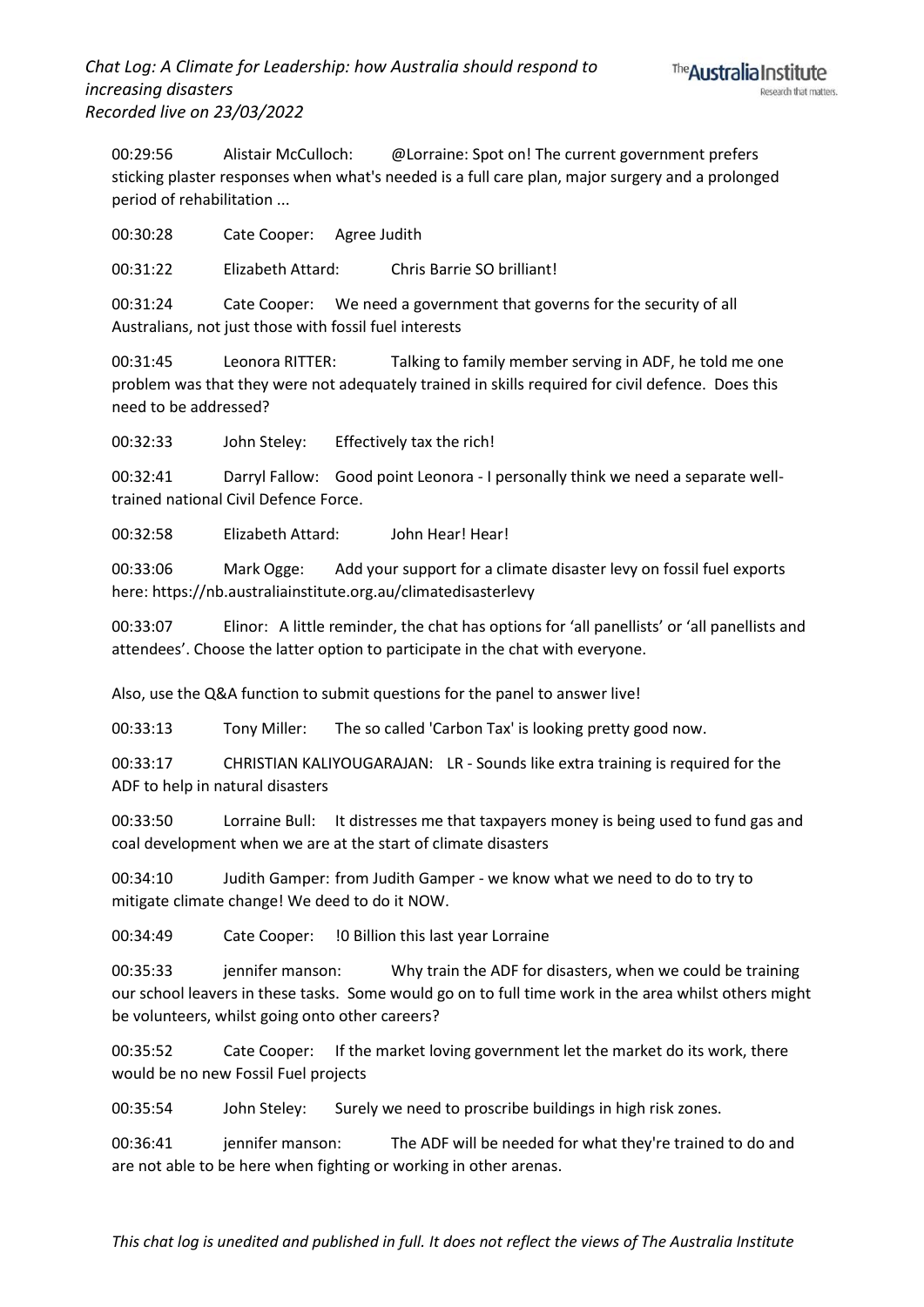00:36:45 CHRISTIAN KALIYOUGARAJAN: JM - That sounds like a brilliant idea and it will equip school leavers with essential skills for life

00:37:22 Cate Cooper: Perhaps part of a job guarantee program?

00:37:39 jennifer manson: Yes Christian. It'll help them transition from adolescents to adults, giving work skills that will help them in any career.

00:37:45 Tony Miller: Spot on Richard.

00:38:04 Liz Boulton: PLAN E - a climate centred security strategy, (developed via my PhD), offers a alternate response. Introduced here: https://greenagenda.org.au/2021/11/plan-e-aclimate-centred-security-strategy/

00:38:42 CHRISTIAN KALIYOUGARAJAN: JM - Agreed and I see that there are a lot of opportunities for the school leavers and young Australian teens.

00:38:55 Jay Wilson: My favorite quote... "We basically have three choices: mitigation, adaptation and suffering. We're going to do some of each. The question is what the mix is going to be. The more mitigation we do, the less adaptation will be required and the less suffering there will be." -Dr. John P. Holdren, Harvard Professor of Environment Policy

My favorite political fantasy... that the Climate200 Independents win enough seats to ensure that the Govt they help form maximizes the first two buckets to minimize the third.

00:38:58 CHRISTIAN KALIYOUGARAJAN: CC - Another brilliant idea

00:39:03 Jade Yeung: other than voting in the election, what else can we do to hold the government to account better?

00:39:34 Bernie Ingle: Thanks LB

00:40:01 Les Winton: Brilliant thoughts from both of you, aand thanks for such plain talking, Chris … what a breath of fresh air!!!

00:40:35 Murray SAYLE: Endless GDP growth is not sustainable for future generations

00:41:09 Grace McCaughey: VoteI dependent.

00:41:27 Alistair McCulloch: Training school leavers sounds suspiciously like a form of compulsory national service which I'm not sure would be welcome by a large proportion of the electorate. IMHO, increasing the ability of the SES to offer training to all would be much preferable.

00:41:31 Kathleen Davies: Can't help thinking of the Hierarchy of Controls here - first thing is Elimination = get rid of fossil fuels, then Substitution = use alternative energy forms, then Isolation = don't let people build in vulnerable areas, then Engineering = build back better. Don't rely on emergency response procedures only!

00:42:01 Andrew Holliday: With any luck the government chucking money at fossil fuels is only playing to the vested interests of the mates that bought them government in the first place. Most people aren't buying that spin anymore. It all really depends on how hard Murdoch media goes over the next month spinning BS to prop up the LNP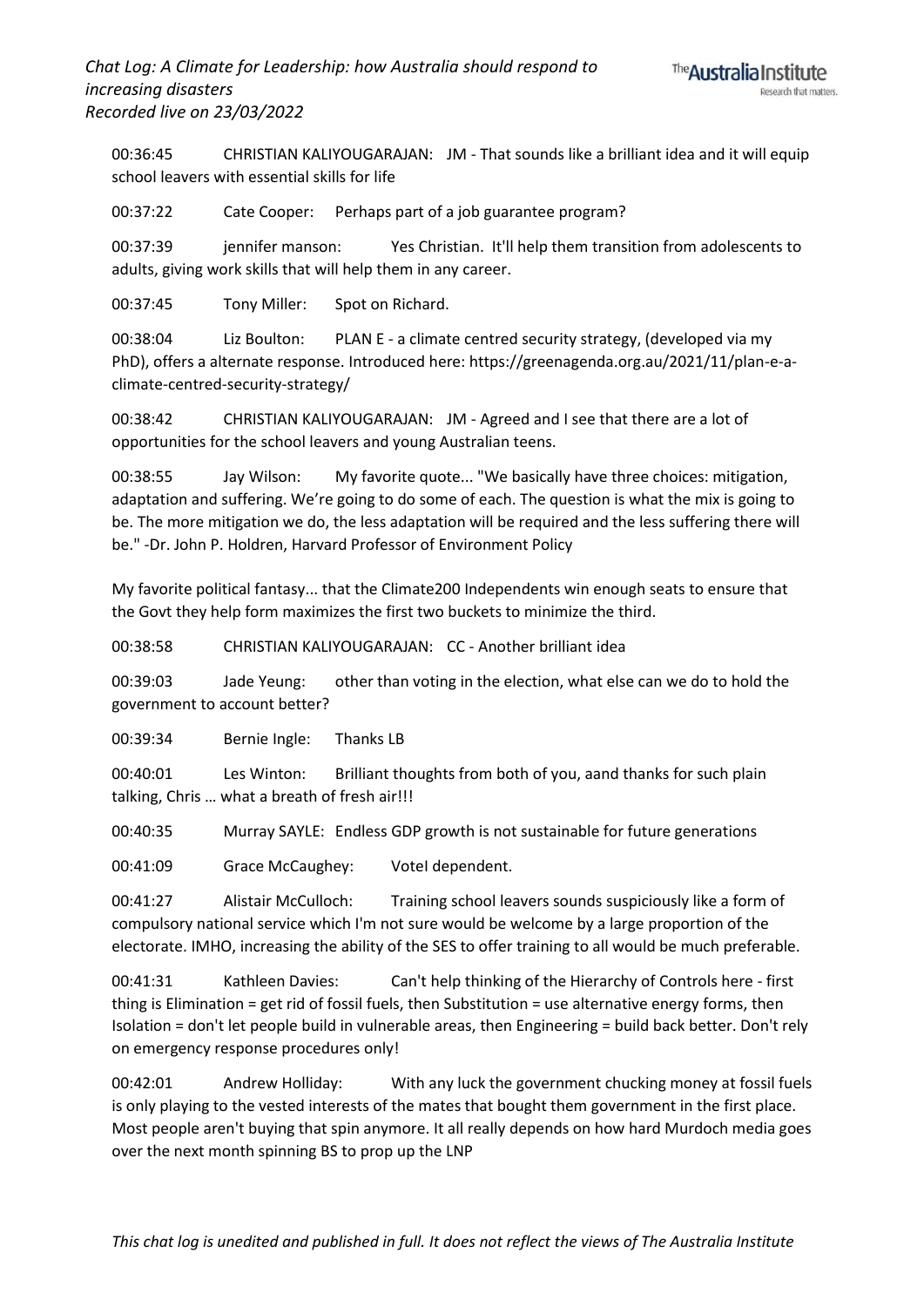*Chat Log: A Climate for Leadership: how Australia should respond to increasing disasters Recorded live on 23/03/2022*



00:44:09 jennifer manson: Excellent idea from Chris!!!!

00:44:22 Elizabeth Attard: The cost of instigating effective Climate Change pales into insignificance when we consider the colossal costs - so great it is immeasurable - that we face if we do not take urgent effective action to mitigate Climate Change disasters.

00:45:10 Belinda Downes: As long as Disabled people are consulted - but great idea Chris!

00:45:36 Mark Kunach: The NSW Public Service has been gutted - small government with minimal staffing. Throw in 3 years of natural disasters and there are no reserves to effectively respond. We are also losing so much of our experienced leaders retiring early as they have had enough of working for a headline Government - no substance and no long term strategies.

00:46:18 PENNY MOYES: fantastic ideas - thanks so much for your energy on this important topic

00:47:34 Roy Tasker: I would love to see Chris's ideas debated more. So needed.

00:48:08 Mike Purtell: I really love this idea of universal National Service (emphasis on "Universal"and include older people also -aged people could also give their time particularly to volunteer community based work(this work must be an approved community based work -eg volunteer bushcare group work

00:48:28 Valerie Bosher: Can we have the Aussie plan Chris talked about listed again.

00:49:03 Alistair McCulloch: Thanks for your answers. I've watched 'hollowing out' with horror in the UK and here since 1980.

00:49:10 Cate Cooper: So how do we use our votes to get the outcome we need? Is voting Labor just more of the same?

00:50:06 Allan Evans: Important to allocate your own preferences when voting.

00:50:15 Alan Cummine: When I worked in the first federal Dept of Environment and Conservation under the estimable and integrity-rich Minister Dr Moss Cass, recently departed, Moss is reported to have made a memorable statement that has been ignored ever since: "Flood plains are for floods; sand dunes are for the sea."

That admonition needs to be part of any 'preparedness' plan.

00:50:21 Grace McCaughey: Look at all the Independent women for next election. See climate 200.

00:50:28 Mike Purtell: would be great to get cross party support on this initiative -the major parties should give support to this

| 00:50:49 |  |  | Judith Gamper: Here! here! Chris. the two party system is not working. |  |
|----------|--|--|------------------------------------------------------------------------|--|
|----------|--|--|------------------------------------------------------------------------|--|

00:51:11 Cate Cooper: A ministry of Climate Change

00:51:29 Steve Phillips: We need to vote out the LNP climate change recalcitrants!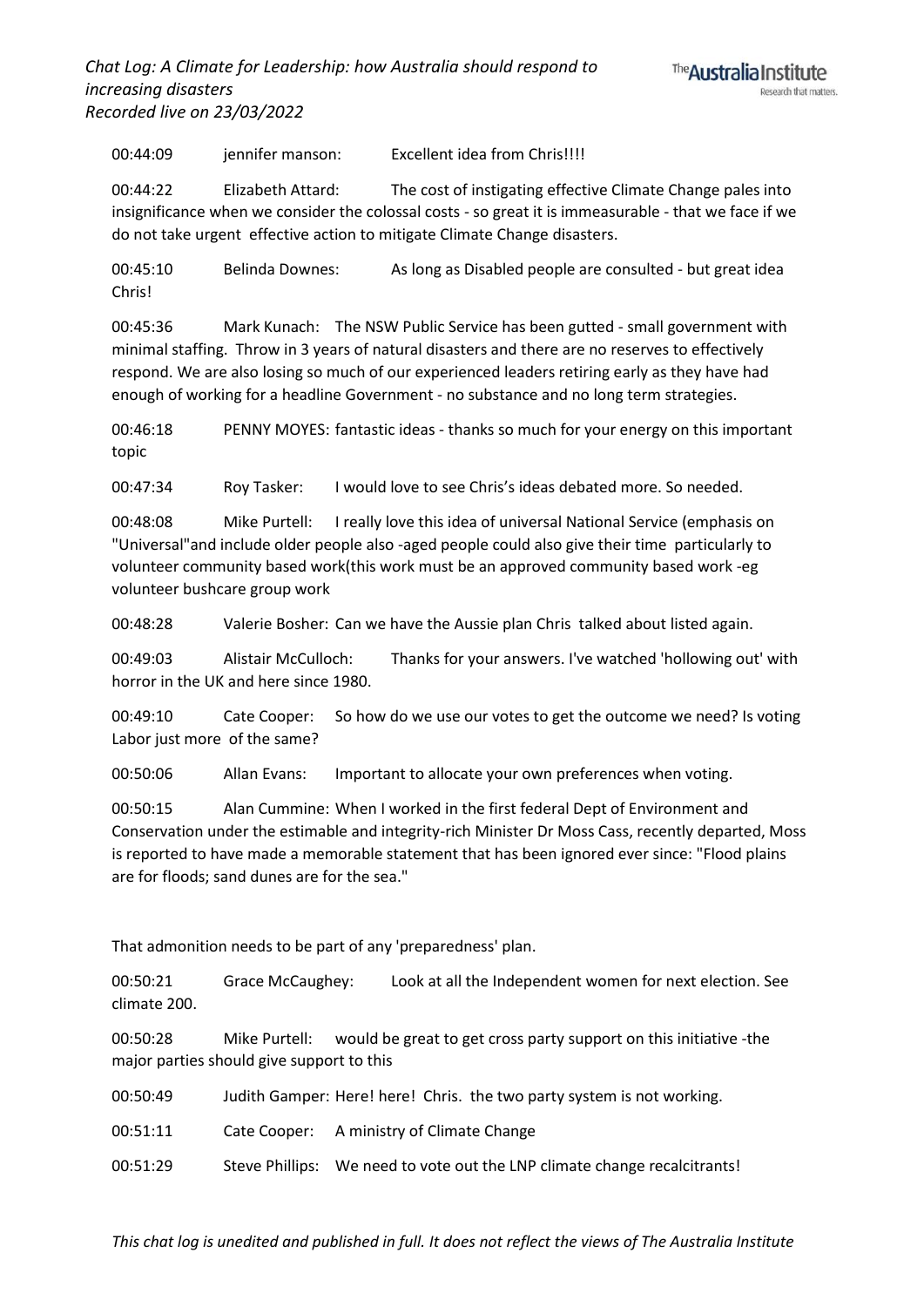00:51:40 Graeme McLeay: Graeme Mcleay to P and A Here here to that-More independent women

00:51:56 John Steley: And pass Zali Staggall's Climate Act

00:52:05 Cate Cooper: For sure John

00:52:07 Amanda Lamont: I too am excited at the prospect of more independent women elected into Parliament, many strong candidates, I am listening, and finding ways to support them locally. This could really change the conversation and the balance of power to one which is more representative of community sentiment.

00:52:09 Leonora RITTER: Who'd have thought "independent women" could be seen as the nation's salvation. Happy to be supporting Kate Hook running in Calare. Maybe "keep the bastards honest" could be reprised?

00:53:16 Leonora RITTER: Talent over party in voting for candidates - great idea!

00:53:17 Cate Cooper: Doesn't that depend on your definition of talent Chris? Talent in looking busy? Or talent in working with others?

00:54:04 Sue Lawton: Julia Gillard had several Independants to deal with and managed to pass a hell of a lot of legislation so bring on the Independants in May

00:54:41 Leonora RITTER: My version of talent = listening with compassion, service orientation, science-based policies.

00:55:10 Lorraine Bull: YES YES Support the Climate 200 independent candidates. Hope the Minister for Emission Reductions gets booted out

00:56:25 Leonora RITTER: Good answer for those "indifferents" who justify their position with "a plague on both their houses" is to point out the independent option if you have one.

00:56:31 John Englart: It will be a huge job after Ukraine defeats Russia to build the country back better with climate adaptation and mitigation in mind.

00:57:05 Murray SAYLE: We import all our Petrol and Diesel and don't have a federal EV transition policy, They ruin the weekend comments. every decision taken by this government is to prop up fossil fuel industry as our expense as climate change starts to bite.

00:57:15 Cate Cooper: Why do we not have a law that decrees all new builds should be energy independent?

00:57:25 Jay Wilson: For historical context I suggest watching Why is Ukraine the West's Fault? Featuring John Mearsheimer

https://www.youtube.com/watch?v=JrMiSQAGOS4

The University of Chicago | 2015

00:59:08 Elinor: A little reminder, the chat has options for 'all panellists' or 'all panellists and attendees'. Choose the latter option to participate in the chat with everyone.

Also, use the Q&A function to submit questions for the panel to answer live!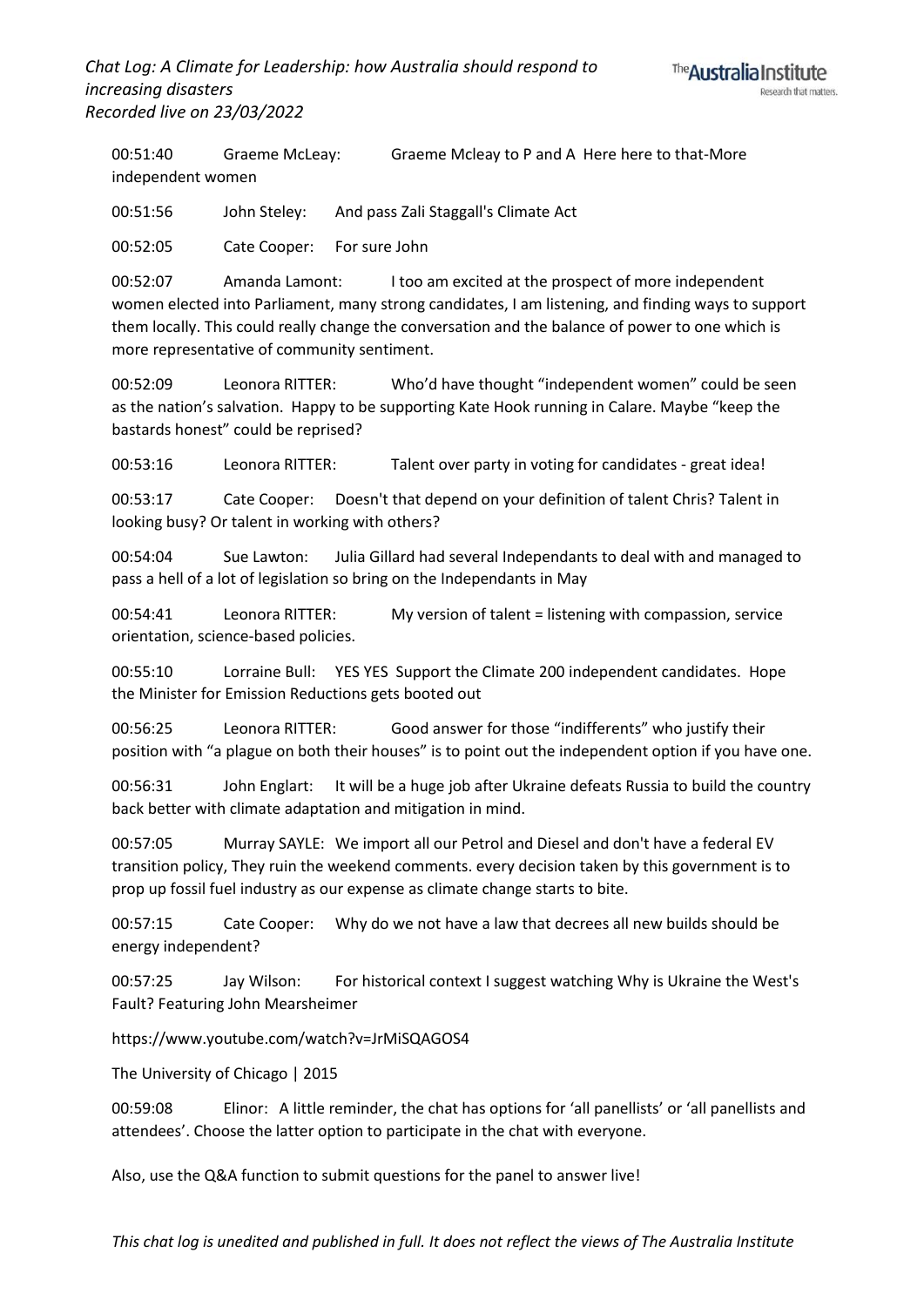## *Chat Log: A Climate for Leadership: how Australia should respond to increasing disasters Recorded live on 23/03/2022*



00:59:15 John Englart: Our Defence Forces run on fossil fuels too... so a crisis in any regional conflict that blocks our oil supplies

| 00:59:22 | Murray SAYLE: https://www.coltura.org/world-gasoline-phaseouts |
|----------|----------------------------------------------------------------|
|          |                                                                |

00:59:45 Cate Cooper: Per Capita Webinar: The Big Switch - with Saul Griffith

Wed 23rd Mar, 1:00 pm - 2:00 pm AEDT

01:00:11 Elinor: Just a reminder to please keep all comments in the chat civil and on topic – Thanks!

01:00:23 Murray SAYLE: #ElectrifyEverthing

01:00:24 Cate Cooper: Saul Griffith - a previous guest with TAI - has a plan to electrify everything that is very convincing. Tune in tomorrow!

01:00:38 Les Winton: 0

01:02:08 John Steley: POLITICIANS?

01:04:57 Judith Gamper: from Judith Gamper. a message that govt is paying Whitehaven Coal - this is crazy. we cannot wait for the elections!

01:05:24 sheila pollard: This is crazy Judith.

01:06:37 Alistair McCulloch: For the last 25 years Australia has dropped the ball on becoming a global leader in what used to be called 'alternative energy' by neglecting research into it and because we have a media and too many politicians in thrall to certain sections of big business. I believe we need a very significant change to our politics requiring a much more radical approach to addressing our multiple problems. Without knowing a lot more about the wider set of policies of the independent women, I'm not able to draw conclusions about whether their presence in parliament (whilst almost certainly better on climate change and almost certainly better that the LNP) will bring with it the sort of appetite for radical change that's required across the broad range of social issues facing Australia (e.g. tax, welfare provision, cost-free education, education for life not just as preparation for work etc etc).

Sorry about the length of my rant!! :-)

01:06:40 Cate Cooper: Meanwhile, our water resources are being heavily used indiscriminately by fossil fuel projects

01:06:49 Kathy Mickan: water scarcity in northern SA is also an issue.

01:06:52 Valerie Bosher: The Irrigation industry and big Ag stopped climate change being allowed!

01:07:09 John Englart: yes, you have Ebony

01:07:15 Amanda Lamont: Thanks for answering the question, maybe we need to reconsider our recruitment criteria for ADF, do we need to recruit a new 'type' of defence force? So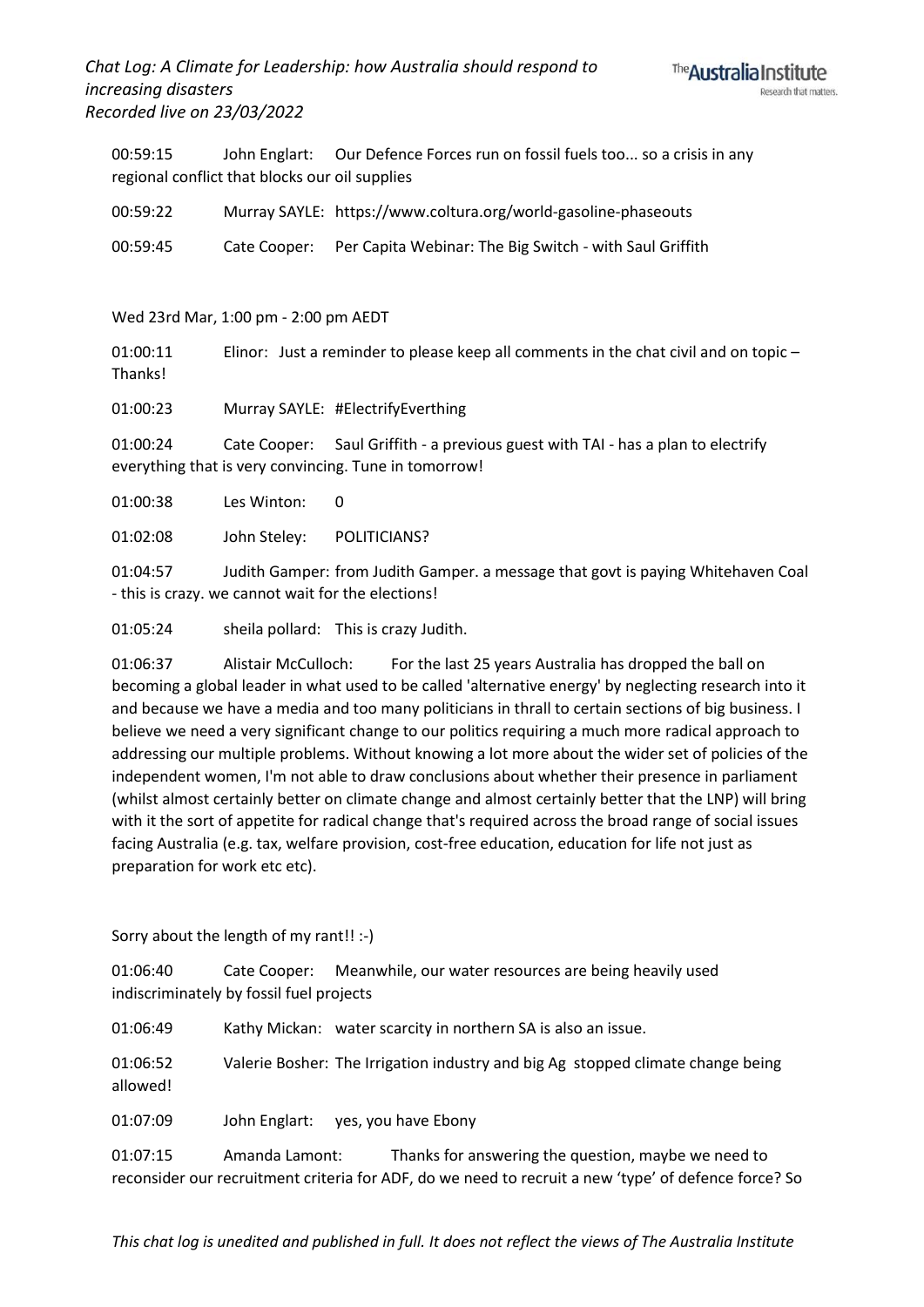they don't lose mojo but have realistic expectations about what is required of them. There is a great example of this in UK in a fire brigade, changing needs meant changed recruitment practices, they did lose those who wanted to just fight fires, but the community need had changed, and needed this and more, and different. We need a more agile and flexible 'civil defence force' maybe?

01:08:09 sheila pollard: We need more respect for ADF. Sheila

01:08:15 Barbara Jaeger: My Question is on fracking poisoning the aquifers for FOSSIL FUEL?

01:09:30 Kathy Mickan: Local governments try to respond and plan for climate change in their planning, but state governments overrule so they can meet their population growth targets. They put poor people in harms way by building affordable housing in high risk areas. Setting them up for catastrophic impact.

01:09:33 Leonora RITTER: A plan without implementation and accountability is just spin.

01:09:49 Tony Miller: A price on carbon!!!

01:09:57 penelope hume: Thank you so much - how refreshing to have such important issues aired. So much of what is agreed is not acted on and is poorly resourced.

01:10:59 John Steley: Watch Dirty Power on YouTube

01:11:20 penelope hume: "Real leadership cares about people"

01:11:54 Cate Cooper: To be a leader, you have to have followers. How does Scomo get followers??

01:11:55 KAIREN HARRIS:Well we certainly have leadership inaction!

01:13:02 penelope hume: Genuinely appreciate this session and agree this is the most vital vote in our lifetime!

01:13:06 Elinor: Thanks to all for joining us today and for participating in a fascinating discussion! For details about upcoming webinars and to book head to https://australiainstitute.org.au/events/webinars/

At the bottom of the page you can view our previous webinars in full if you missed any – including this one when it is uploaded soon.

Thanks again for joining us – and enjoy the rest of your day!

01:13:07 Alistair McCulloch: Thanks both. Really good discussion. Enjoyed it!! :-)

01:13:07 Mike Aubrey: Excellent advice...the vote I cast will be the most important....yep

01:13:08 John Englart: great webinar today. Thankyou Chris Barrie and Richie Merzian, and Ebony. I am organising a candidates forum in my electorate with others

01:13:08 Jade Yeung: Thank you!